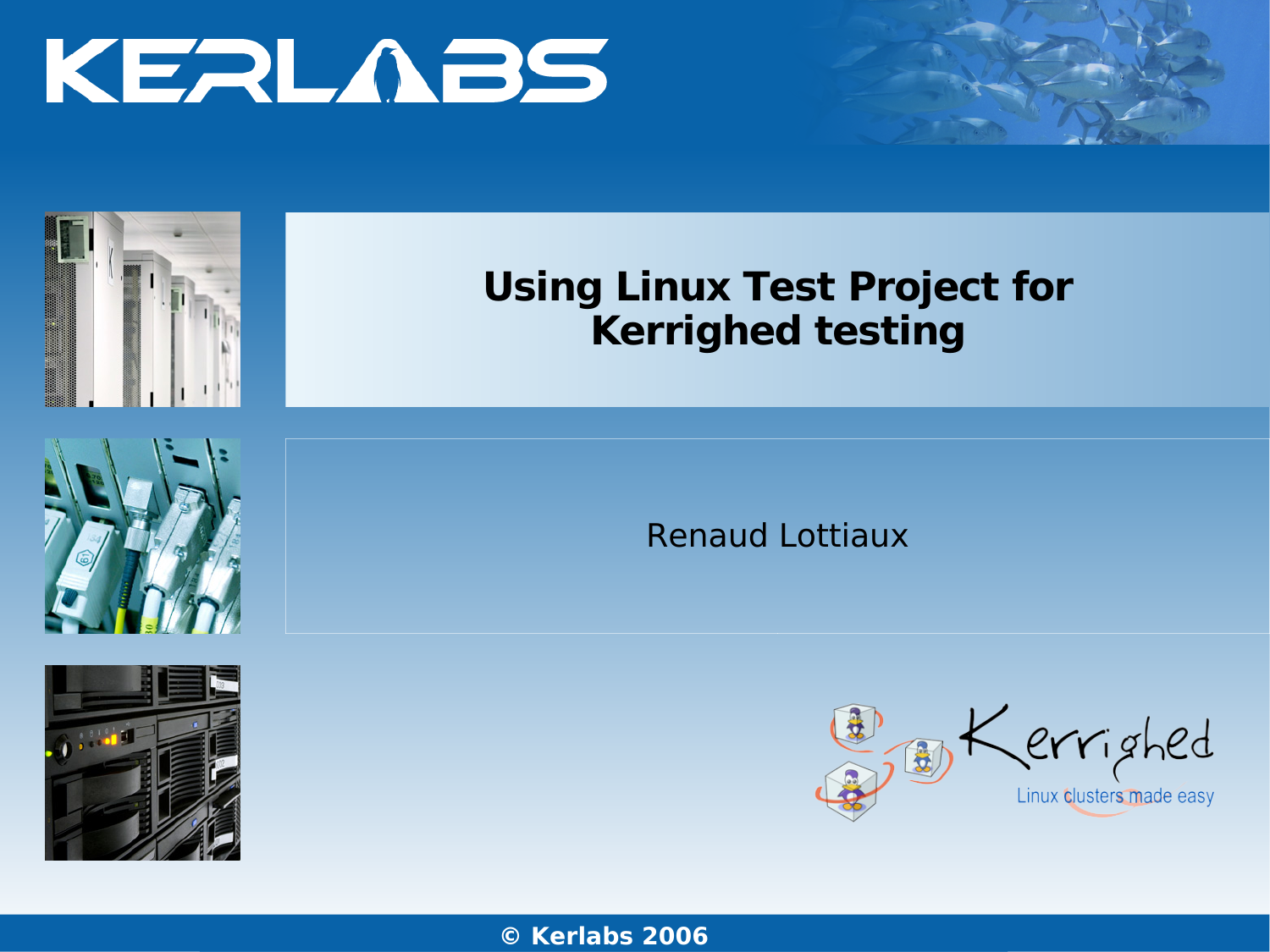

## **Linux Test Project (LTP)**

- <http://www.linuxtestproject.org/>  $\blacksquare$
- A set of very simple tests
	- **Test the entire kernel sys-calls**
	- Currently, more than 1500 tests $\Box$



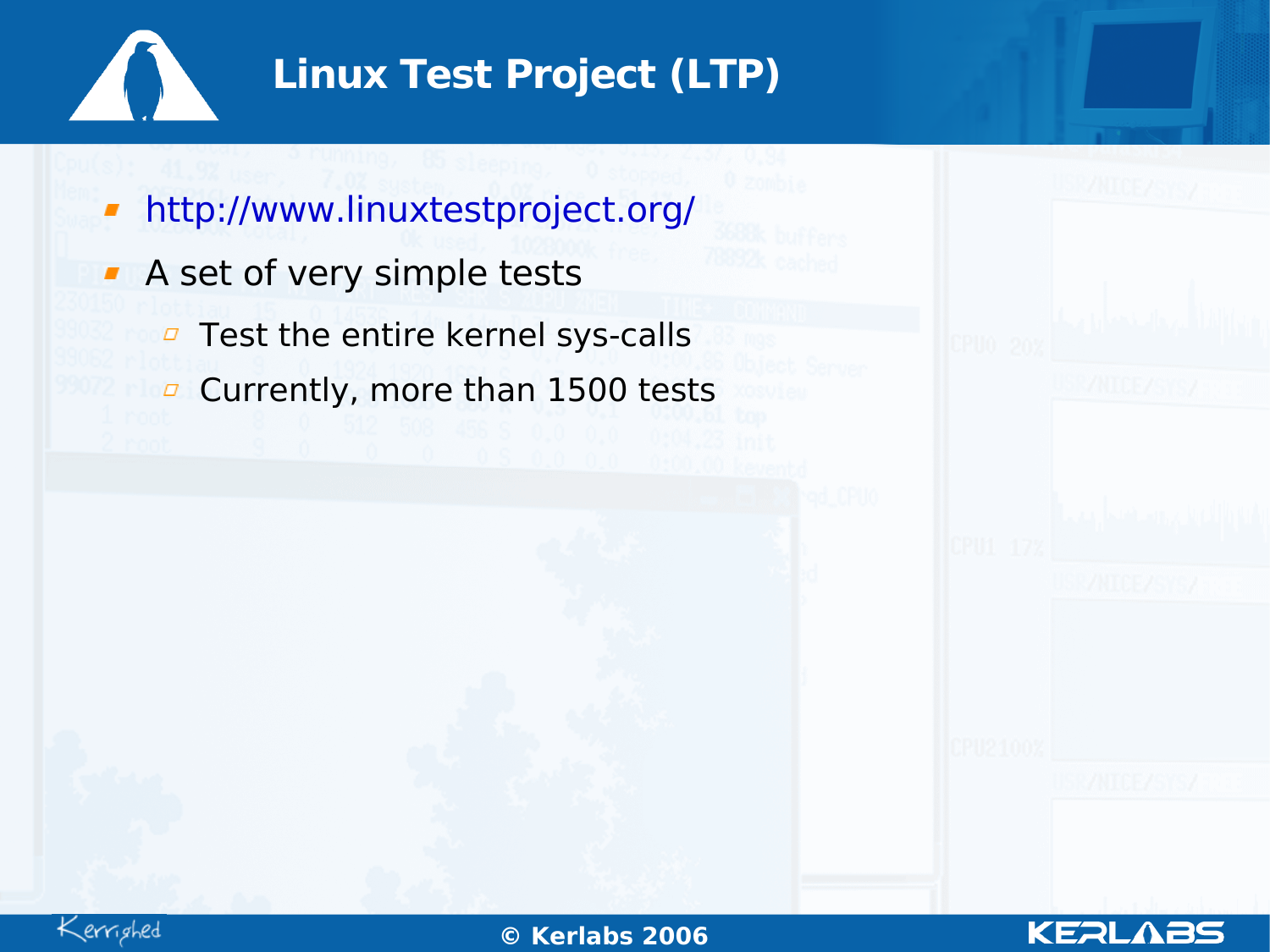

## **Testing Kerrighed with LTP**

- The idea: using LTP as a non-regression test suite
- 3 test cases
	- Running the tests with no capabilities  $\Box$ 
		- **In this case, Kerrighed is not involved**
	- Running the tests with "DISTANT\_FORK"  $\varpi$ 
		- Test the sys-calls with distant fork mechanism
	- Running the tests with migrations  $\Box$ 
		- Problem: how to migrate the tests at some "interesting" points ?

KERL

- $\overline{a}$  Modify each tests one by one to add a migration command
- Add a mechanism to migrate during each sys-call
- Another idea ?



02/0**©** 5/07**Ker** www.kerlabs.com 3 **labs 2006**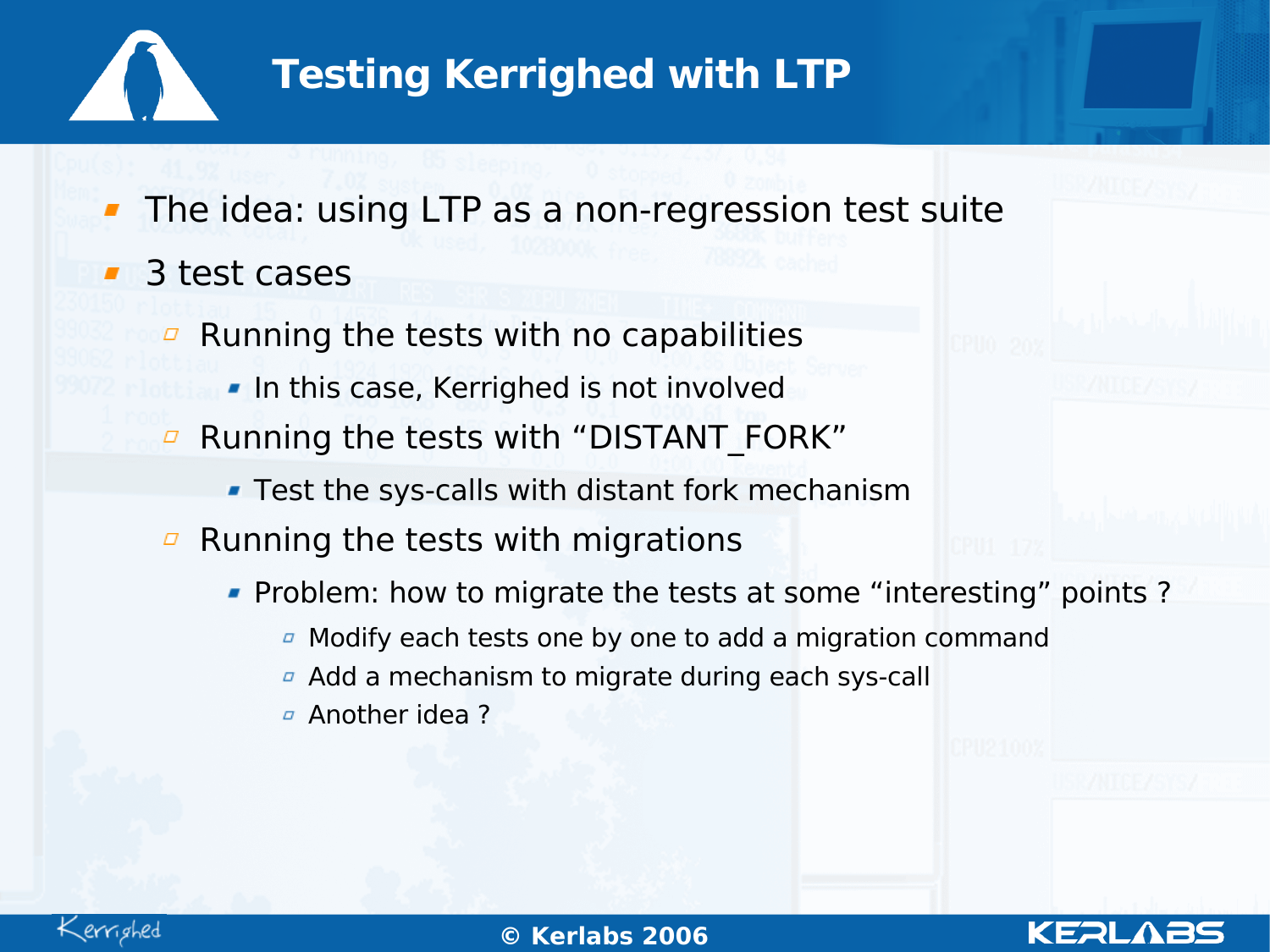

## **LTP as a Non Regression Test Suit**

We have created a script hosting running tests

- trunk/tools/localTools/Script/krgltp.sh
- Each time a new test is running ok, the test is added in the  $\varpi$ script
- The script is used in 2 cases
	- $\Box$  Manually, before a commit
		- The script must be run at least 4 times with no error before committing
	- $\overline{a}$  Automatically and continuously on our validation cluster
		- Automatic validation mechanism
			- **E** Check-out the latest SVN version
			- *a* Compile it (check for compilation issues)
			- $\overline{a}$  Boot-up a cluster with the resulting system
			- $\sigma$  Run the tests several times (check for regressions)



02/0**©** 5/07**Ker** www.kerlabs.com 4 **labs 2006**

KERI